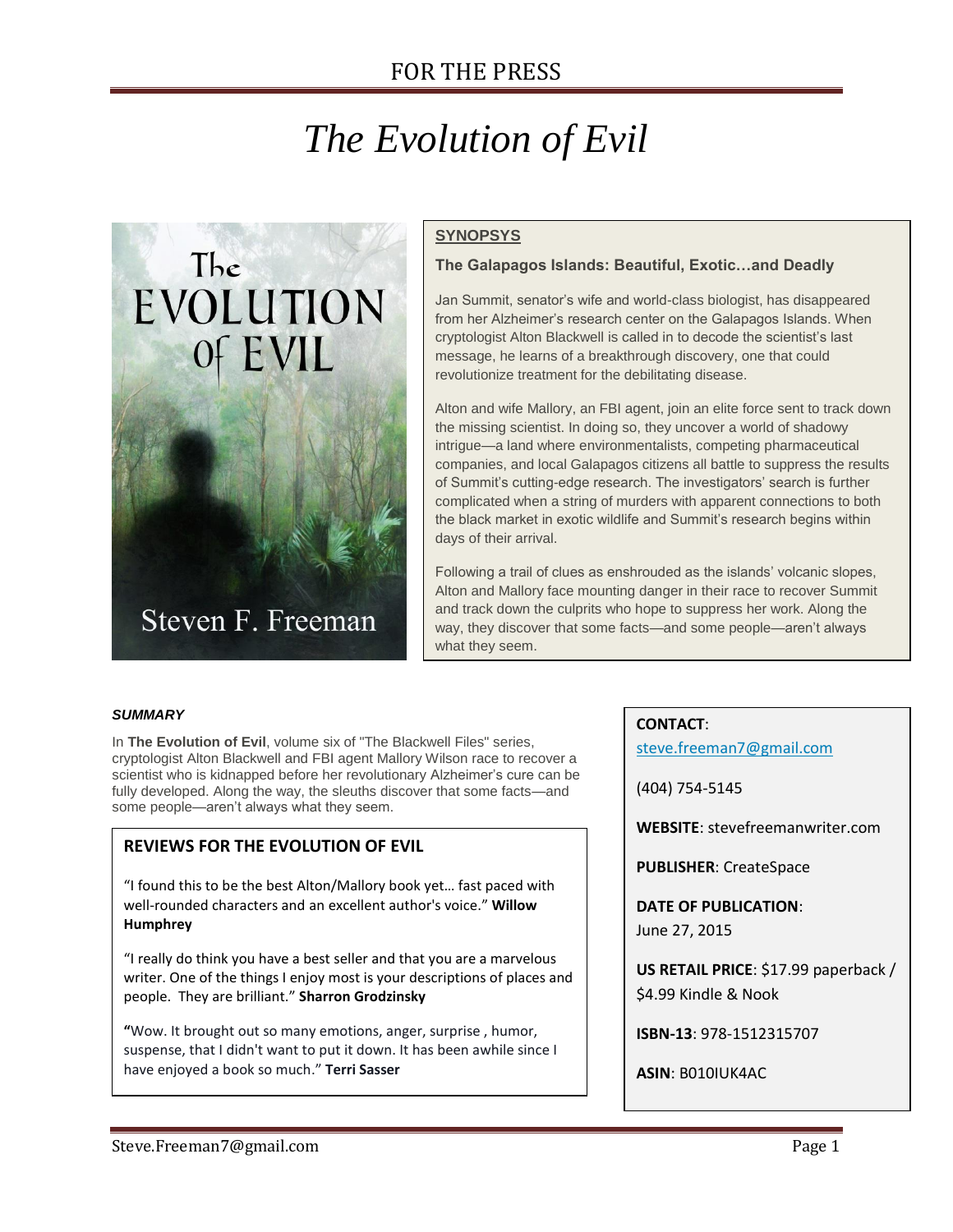## **ABOUT THE AUTHOR**

.

Thriller/mystery author Steve Freeman is a former member of the US Army's Signal Corps, a twentyseven year employee of a large American technology company, and an avid traveler who has visited five continents. The novels of *The Blackwell Files* draw from his firsthand knowledge of military service, the tech industry, and the diverse cultures of our world.

He currently lives near Atlanta, Georgia with his wife, daughter, and three dogs.





#### **INTERVIEW TOPICS**

- How have your life experiences influenced the novels of *The Blackwell Files*? To what extent are they autobiographical?
- What writers are most influential to your work?
- Do you anticipate future novels featuring Alton and Mallory, the two main protagonists of *The Blackwell Files* novels?
- What sets *The Blackwell Files* novels apart from other thrillers?
- How did you start writing?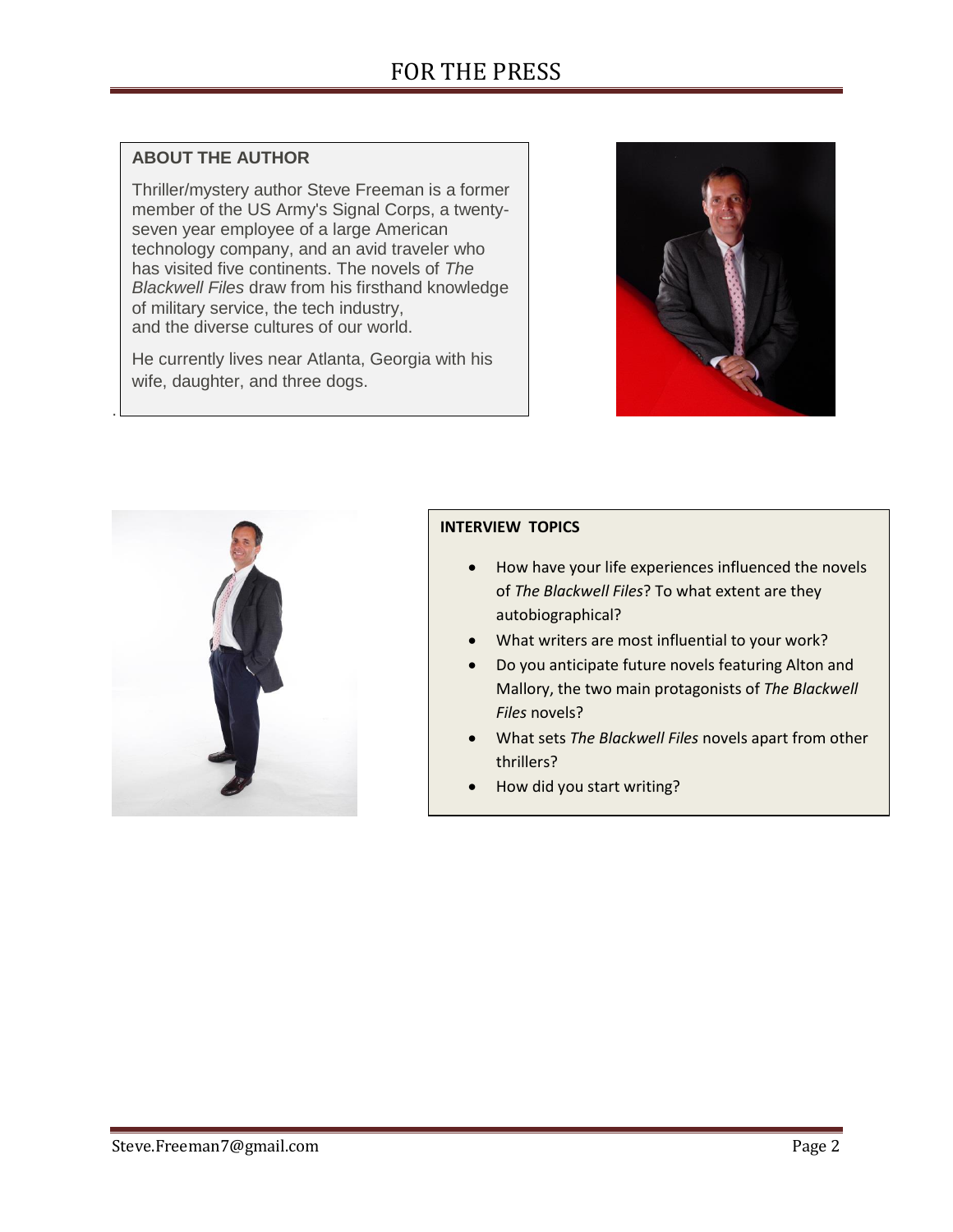# **Chapter One**

The incessant barking of Dr. Tuttle's German shepherd gave the first indication that tonight might not fit the typical pattern of late-night, marathon research sessions interrupted only by the occasional bout of high-octane espresso.

"What the hell is it now?" murmured Dr. Jan Summit, raising her head from the microscope on the edge of her worn, melamine desk. She squinted in the direction of the noise. The reflection of her office's florescent lights in the large glass window obscured any view of the evening's dark shadows.

Summit shrugged and turned back to her microscope. Perhaps the canine had spotted another iguana idling across the grass.

The sound of a Spanish phrase drifting in through the open window sent a chill up Summit's spine. She knew the voice of every local who worked at her Galapagos Islands R&D research facility, but she didn't recognize the semi-whispered tones of the intruder located somewhere on the property.

The research biologist leapt to her office doorway and switched off the lights. Moving to the window, she gazed outside but saw no one among the smattering of palm trees and heavy undergrowth illuminated by the pale moonlight. Had a drunken local staggered onto the research grounds on accident? There weren't any houses nearby, but with enough cerveza…

The shattering of glass in the adjacent lab dispelled any notions of accidental intrusion. Someone was breaking in, but why? Their goal could be simple theft of the site's valuable lab equipment, but Summit couldn't take any chances. If the intruders hoped to abscond with her research notes, she had to eliminate that possibility before the assailants forced their way into her office.

Summit turned the deadbolt lock in her office door and swiveled her gaze to the glass wall panel separating her office from the lab, just in time to witness a barrage of cylindrical canisters fly through a smashed window and drop with a clatter onto shards of broken glass scattered across the lab's tile floor. Thick, white smoke poured from the devices and expanded into an evil-looking cloud. Had the attackers known about her debilitating asthma, or was their use of the potentially lethal tear gas just dumb luck?

She'd have to leave—fast. But first she had to wipe her computer's hard drive. It was the only way to protect her research. Thank God she had stored her backup files in the usual secure location last night. She'd lose the results of today's research, but that beat losing it all or letting it fall into the wrong hands. But if she fled, would anyone know where to look for the files? She typed off a terse message, then clicked the "encrypt" and "send" buttons in quick succession.

A small plume of choking smoke puffed through the crack under her office door. Within seconds, Summit could smell the vile odor of tear gas. Tears flooded her eyes, and her throat began to constrict. Fighting down panic, she snatched the rescue inhaler off her desk and took